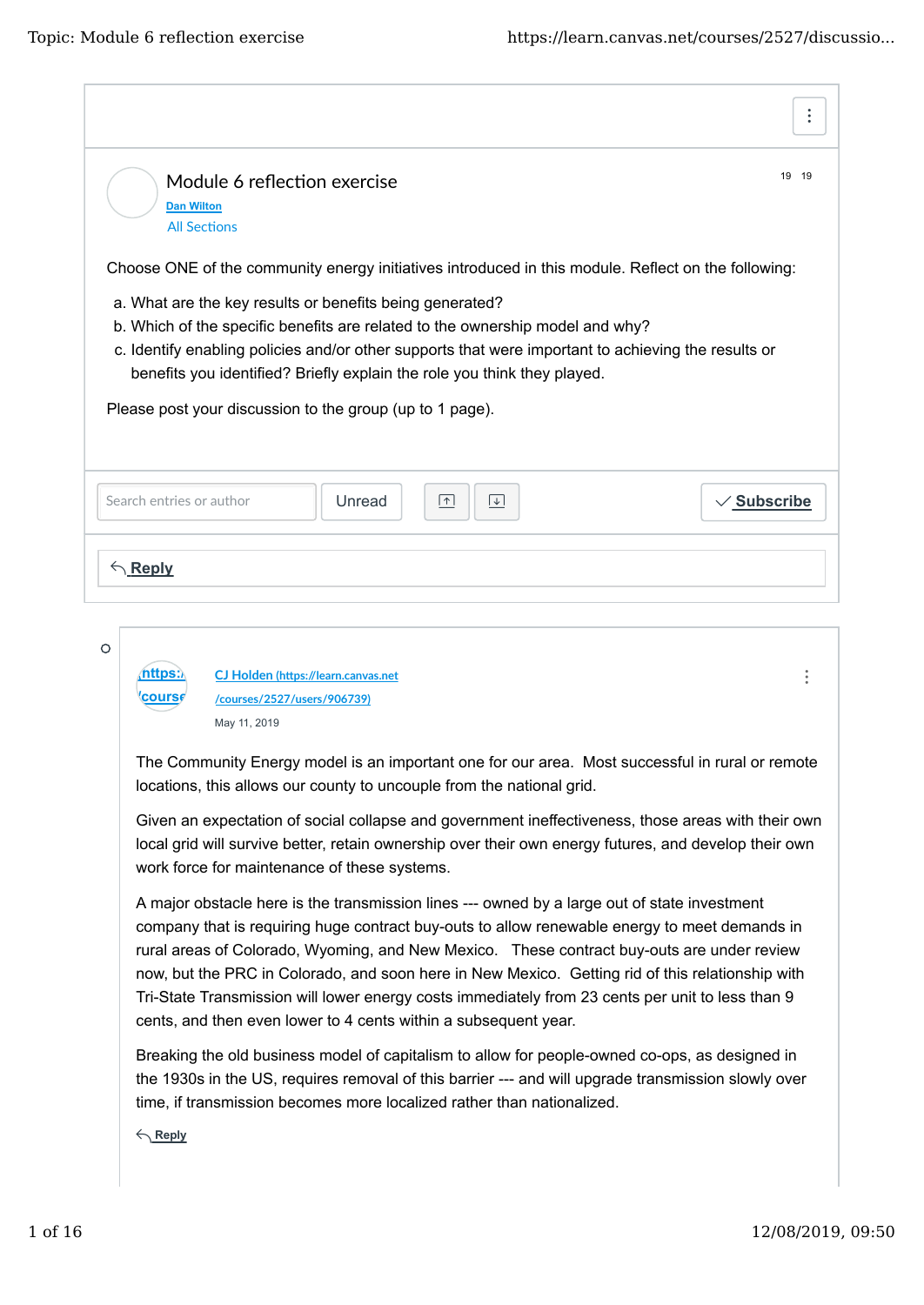$\ddot{\phantom{a}}$ 



O

**(https://learn.canvas.net Karl Horak (h�ps://learn.canvas.net /courses/2527/users/903858)**

May 28, 2019

Thanks for getting this out there, CJ. Here in ABQ we were cautiously optimistic that NM would usher in some useful community energy legislation with the recent HB 210/SB 281 (Community Solar Act), SB 39 (Solar Market Development Tax Credit), SB 399 (Wind Energy Production Tax Act), and others. Alas, the coal, gas & oil lobbies managed to get them killed in committee during the last legislative session. Time is running short and our state senate, beholden to the fossil fuel industry, has sold away 2 critical years to deal with increasing CO2 emissions.

Meanwhile, today I read that the current administration is preventing USG climate scientists from discussing models beyond 2040 in a transparent effort to diminish the reporting of damaging forecasts from long-term models. Another 4 years of this and we won't be able to recover the lost ground.

:-(

**Reply**

 $\overline{O}$ 

**(https://learn.canvas.net Michael Lewis (h�ps://learn.canvas.net /courses /courses/2527/users/263480)** Jun 17, 2019

Karl are you aware of this positive spin on the legislation in the session that just ended in New Mexico. **https://ilsr.org/could-new-mexicos-proposed-community-solarprogram-raise-the-bar/?utm\_source=Energy+Self-Reliant+States& utm\_campaign=9eae503913- Energy\_Self\_Reliant\_States\_1\_12\_151\_8\_2015\_COPY\_01&utm\_medium=email&** utm\_term=0\_86e661ed1e-9eae503913-82905585 (https://ilsr.org/could-new-mexicos**proposed-community-solar-program-raise-the-bar/?utm\_source=Energy+Self-Reliant+States&utm\_campaign=9eae503913- Energy\_Self\_Reliant\_States\_1\_12\_151\_8\_2015\_COPY\_01&utm\_medium=email& utm\_term=0\_86e661ed1e-9eae503913-82905585)**

**Reply**

 $\vdots$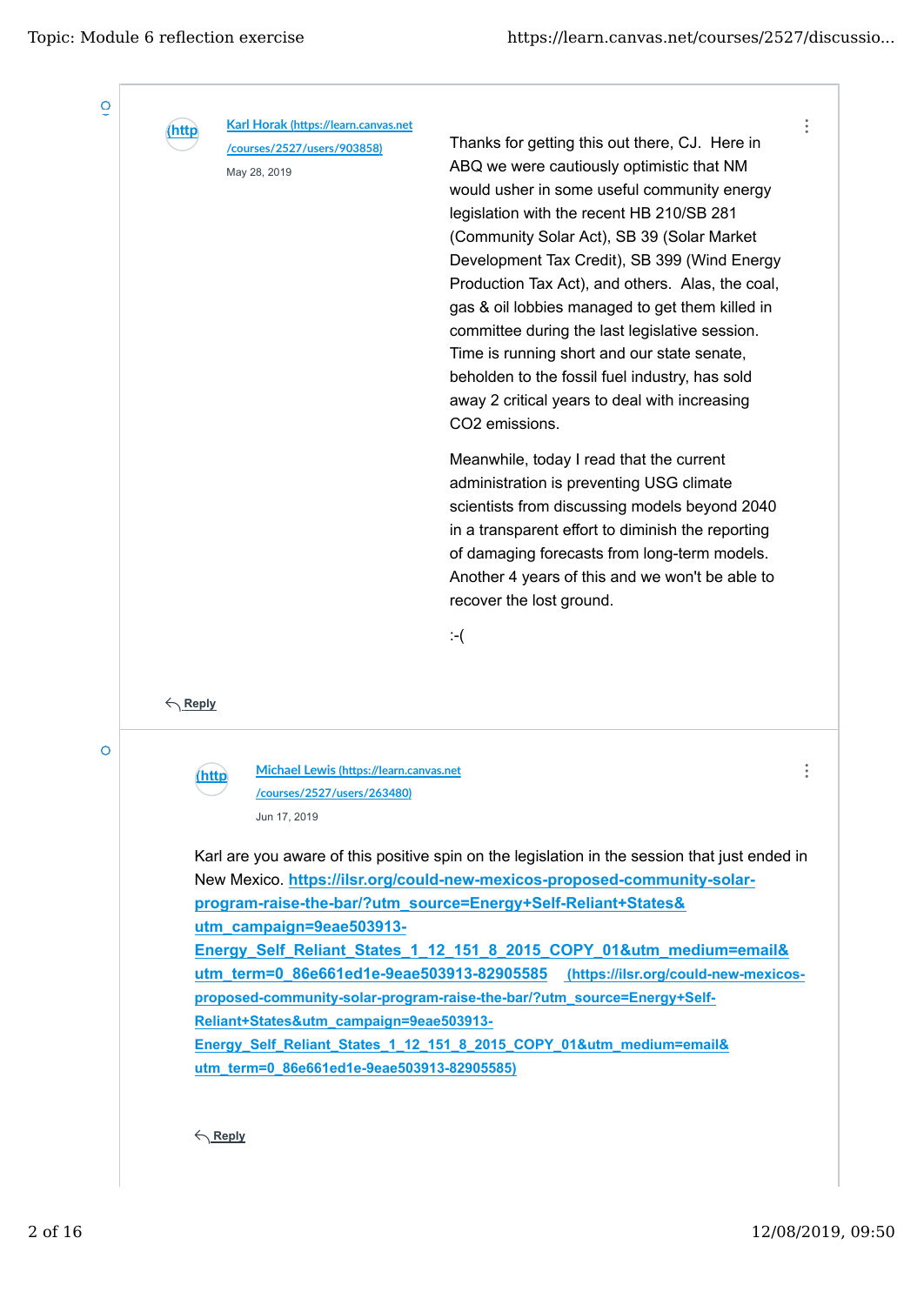| <b>http</b>             | Julie MacArthur (https://learn.canvas.net                                  |                                                                                                                                                                                                                                                                                                                                                                                 |
|-------------------------|----------------------------------------------------------------------------|---------------------------------------------------------------------------------------------------------------------------------------------------------------------------------------------------------------------------------------------------------------------------------------------------------------------------------------------------------------------------------|
|                         | /courses/2527/users/438170)                                                | Important insight CJ. Often people focus so                                                                                                                                                                                                                                                                                                                                     |
|                         | May 31, 2019                                                               | much on the generation tech (solar or wind                                                                                                                                                                                                                                                                                                                                      |
|                         |                                                                            | policies, for example) to the exclusion of the                                                                                                                                                                                                                                                                                                                                  |
|                         |                                                                            | infrastructure along the rest of the chain.                                                                                                                                                                                                                                                                                                                                     |
|                         |                                                                            | Transmission regulations, and distributed local                                                                                                                                                                                                                                                                                                                                 |
|                         |                                                                            | networks are a crucial piece of the puzzle.                                                                                                                                                                                                                                                                                                                                     |
| $\leftarrow$ Reply      |                                                                            |                                                                                                                                                                                                                                                                                                                                                                                 |
|                         |                                                                            |                                                                                                                                                                                                                                                                                                                                                                                 |
|                         | <b>Murray Hidlebaugh</b>                                                   |                                                                                                                                                                                                                                                                                                                                                                                 |
| cours∉                  | (https://learn.canvas.net/courses                                          |                                                                                                                                                                                                                                                                                                                                                                                 |
|                         | /2527/users/895967)                                                        |                                                                                                                                                                                                                                                                                                                                                                                 |
|                         | Jun 2, 2019                                                                |                                                                                                                                                                                                                                                                                                                                                                                 |
|                         |                                                                            |                                                                                                                                                                                                                                                                                                                                                                                 |
|                         | Kirklees, UK: community energy initiatives                                 |                                                                                                                                                                                                                                                                                                                                                                                 |
|                         |                                                                            |                                                                                                                                                                                                                                                                                                                                                                                 |
|                         |                                                                            |                                                                                                                                                                                                                                                                                                                                                                                 |
| a)<br>sectors.          | What are the key results:<br>o Reduce carbon emissions.                    | o Save money on fossil fuel energy costs. (Expand energy efficiency in the homes.)<br>o One-stop shopping by KES joining together and coordinating private, public, and civil society                                                                                                                                                                                           |
| individuals.<br>system. | small local investment (regional connections.)                             | o Grants and support services to low-income households, Leverage government grants with<br>o Capacity to assemble renewable electrical generating systems, photovoltaic, at the local level.<br>o Area based approach to assessment and installation of retrofits results in cost savings to<br>o Job creation at the local level in all phases of development of the renewable |
| $\circ$                 |                                                                            | o b) Which of the specific benefits are related to the ownership model and why?                                                                                                                                                                                                                                                                                                 |
|                         |                                                                            | o One-stop structure saved citizens time, money and hassle and reduced risks.                                                                                                                                                                                                                                                                                                   |
|                         | o The social enterprise model enabled the savings to largely stay locally. |                                                                                                                                                                                                                                                                                                                                                                                 |
|                         |                                                                            | o It also probably built social capital to gain public support for the move to improve energy                                                                                                                                                                                                                                                                                   |
|                         | efficiency and to reduce demand for fossil fuel.                           |                                                                                                                                                                                                                                                                                                                                                                                 |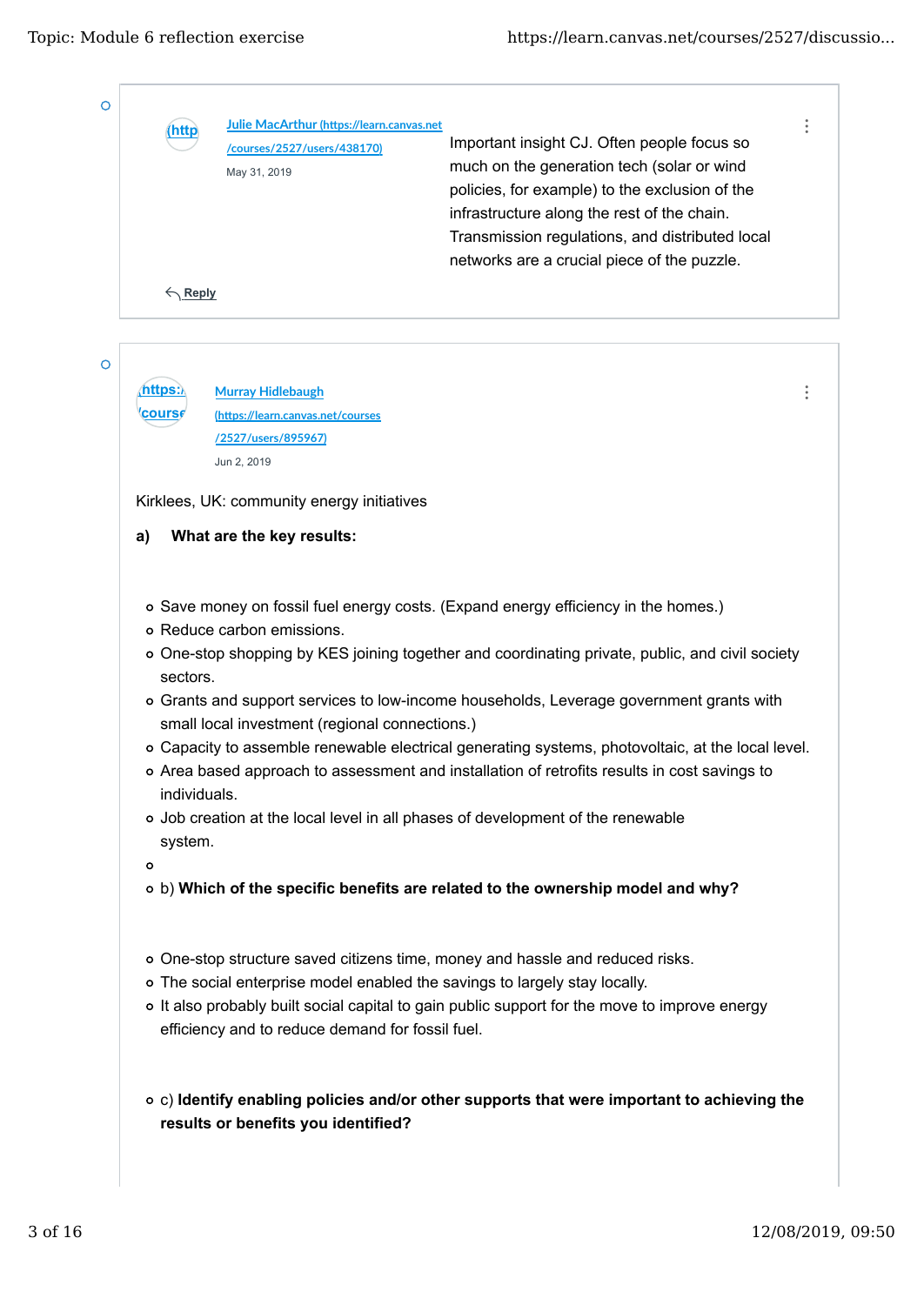- I think the enabling legislation to create a social enterprise locally is important if there is to be a decentralized and democratically controlled energy production system. Even though an NGO KES was still established by the Metropolitan Council. A formal connection to municipal government is important.
- I also think there needs to be government seed money to encourage local investment in both their own private facility retrofitting as well as building renewable energy production system. It is difficult to initiate change without incentives.
- Municipal government support is also important in terms of the ability to create favorable conditions related to property tax, zoning by-laws, local building codes, insurance, and building plans/permits.

This article does show the risk in quoting a "futurist". It also is heavily focused on financial metrics. It will be interesting to do longitudinal studies on these communities, as it is with Jeff Rubin's predictions, to see what staying power this model has and how it changes. I think it is important to note how important leadership is in getting started. It might be useful to explore the critical human factors that create a climate of readiness.

Over time, NGOs often have challenges with succession planning and often the leadership falters. Also, elected governments change, support is withdrawn, and most of the local systems are too small to resist being bought out by the corporate sector. Local governments, always cash strapped, sometimes even pursue sale of their renewable energy system to private corporations to raise money to keep taxes down.

**Reply**

 $\overline{O}$ 

**(https://learn.canvas.net Mike Gismondi (h�ps://learn.canvas.net /courses /courses/2527/users/227458)** Jun 4, 2019

Thanks Murray. The leadership issue is crucial for many reasons.

I also have found it helps when you find the right intermediary specialist or expert who accompanies rather than tries to lead the project. I find that hybrid types, who have worked both in the regime or system and know people and have relationships they built up with system actors, and who also experienced in their own CE projects or have community development experience of their own, can be invaluable.

Energy cultures are distinct in Canada, I would argue they are regional. So values and attitudes differ regionally, and its hard to say whether we have a national outlook.

Where I live in an oil and gas region like Aberta, the challenges on integrating renewables differ from areas of the country like Quebec where there is little local fossil fuels, but a much older history of hydro for example. Ironically, hydro is often seen as clean and good , closer to nature, despite a history of displacing First Nation's peoples, and now we know many ecological contradictions as well.

Thanks for sharing your experience.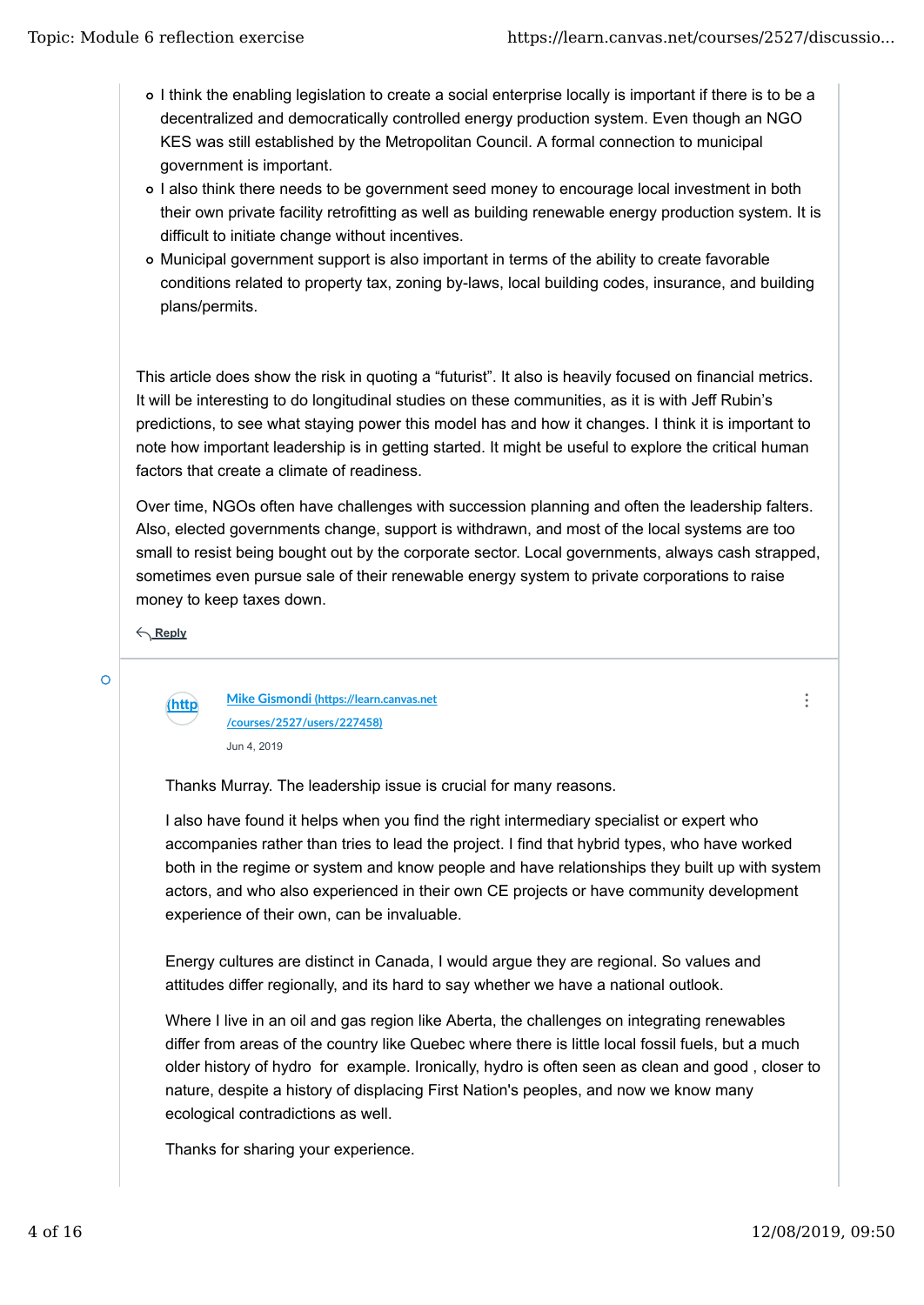*<u>course</u>* 

 $\ddot{\cdot}$ 

Mikeg

**Reply**

Ō

**(https://learn.canvas.net Kelleigh Wright (h�ps://learn.canvas.net /courses/2527/users/897550)** Jun 4, 2019

### Degrowth as a potential community initiative?

Looking at downscaling, contraction, minimizing renewable and non-renewable energy consumption (or is it examining the addiction to convenience supported by the values of fast cheap & easy if we are being radically honest) for the purpose of mutual well being, in households and industry.

Here in Northeastern Ontario, Canada homes are heated 6 months of the year, communities (both urban and rural) are large distances apart, and 98% of our food needs are imported, 99% of our clothing/fibre needs are imported. I wonder where the line between surviving and thriving lies with our day to day energy demand/consumption.

When a barrel of oil represents 12.5 years of human labour, reduction in oil would then become a reduction in the pace of life and/or an increase in cooperative/interdependent relationships within communities and neighbourhoods to meet daily needs. Would we choose to parent differently under those circumstances?

Oil/gas/petroleum not only impacts transportation, but also road maintenance. The oil industry is also closely tied to plastic consumption, modern textiles and synthetic fertilizers. What local initiatives are needed to support the ripple effect of degrowth in just those few areas?

Ontarians reduced their hydro electricity consumption from an average of 1000 kWh/mth to 750 kWh/mth by 2017. Hydro prices have risen to cover the costs of lost revenue with reduced household and industry consumption, to cover frozen rates under previous governments, and to cover aging infrastructure costs. Hydro as a crown corporation has 40 years of poor management & high debt. As of 2017 it became a crown/public corporation to pay off provincial debt and 'improve management'. Although this company operates 97% of high voltage lines, it is largely unaffordable for many northern rural customers, low income populations, and it is a significant barrier for small business in the north. Hydro electric power is one of the cleanest options available for northerners and also the most unaffordable. Laws at the provincial level would need to be changed to break the current monopoly. Houses in urban areas are not allowed to be off-grid under provincial housing codes. Structures that violate provincial code are condemned and occupants are removed. How can solar power be better integrated as part of the degrowth solution? What massive and radical changes are needed at the provincial level of government to overhaul a dysfunctional company?

Homes in the north, at one time were all heated with wood or coal burning boiler systems until the 1950's and 60's when natural gas started to become available. Most areas in the rural north are still heated with wood or propane. What could be the degrowth options and supports for those who are looking to reduce their carbon footprint and ecological impacts? In what ways might degrowth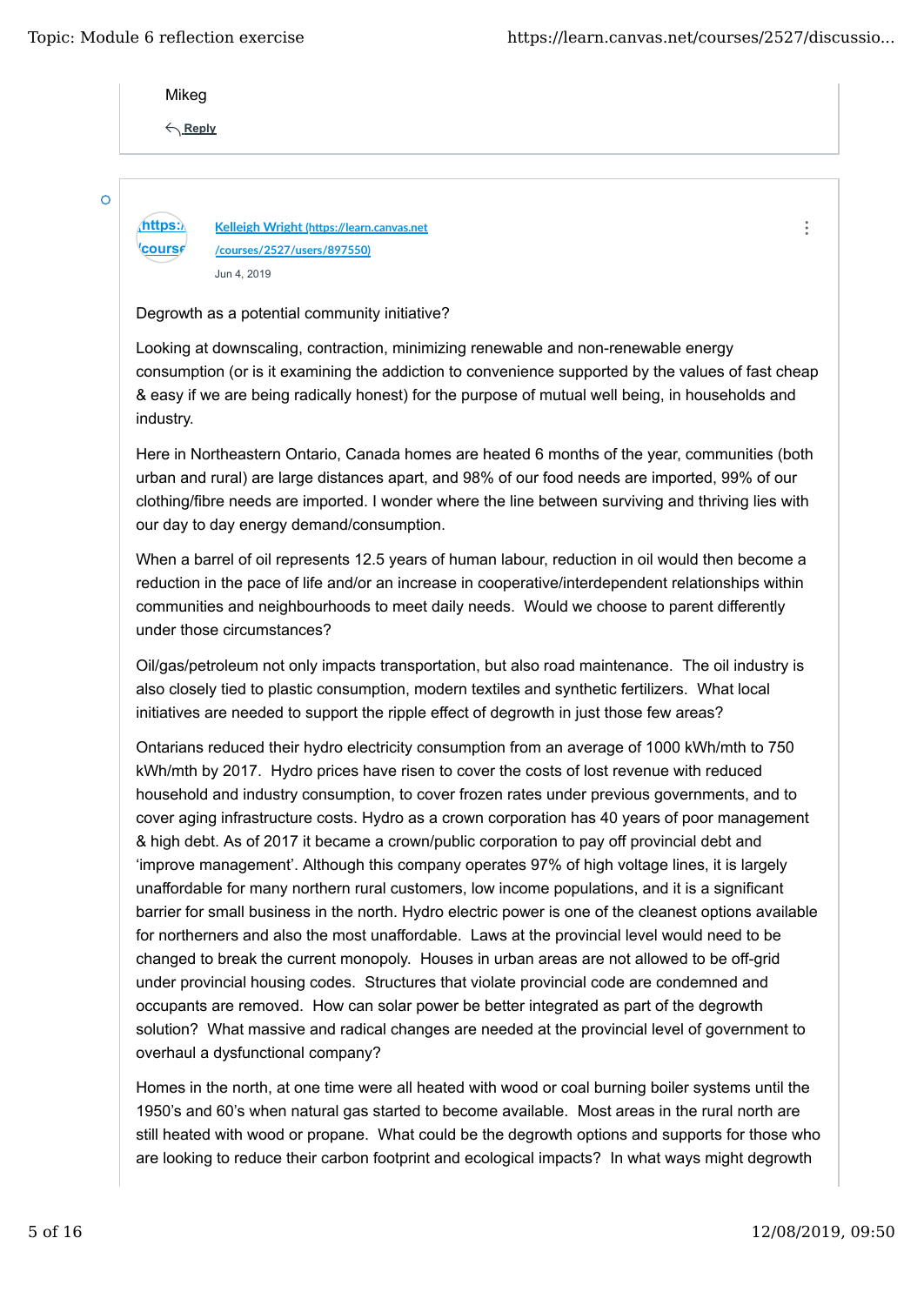shift how we choose to co-habitate in the near future?

The Slow Food Movement embraces the idea of challenging the assumptions around the pace of modern life. It may provide insights on some aspects of what degrowth could look like at the community level. The ripple effect of using less energy and taking the right amount of time to get things done can impact more than just food. It can extend to national and international levels of fashion, science (rejecting the notion of publish or perish), travel, and even how education is offered.

**Reply**

*<u>course</u>* 

Ō

**(https://learn.canvas.net Caroline Hurley (h�ps://learn.canvas.net /courses/2527/users/894561)** Jun 4, 2019

1. Lewis and Conaty attribute the diverse profitable business strategies and reinvestment resulting from the municipality of Kristianstad's renewable energy strategies, largely to the community's ownership of the means of production. They celebrate the self-reliance, resilience, ecological health and group initiative that has led to such success.

2. The determination of local representatives, with the cooperation of residents and existing businesses fortuitously capable of expanding green operations, along with the select introduction of new types such as biofuel via wood pellets, gave the 1999 goal to become a fossil-fuel-free region the impetus needed to do it.

Kristianstad decided to introduce district heating and transport using biofuels derived from waste management and wind generation. Investment from a range of government bodies supported the transition. Socio- economic benefits to Kristianstaad and surrounding areas were soon something to write home about.

Edited by **Caroline Hurley (https://learn.canvas.net/courses/2527/users/894561)** on Jun 7 at 3:27am 3. Attention was paid to financial planning and large amounts of money yielded from a mix of private investors, local companies and some grant-aid from the Swedish government. What seemed to be persuasive was framing the undertaking as a public good - some mythic psychology at play. Planning for capacity, scale, future demand and other germane variables seems also to have been conducted in an intelligent responsible manner that paid off.

**Reply**

 $\overline{O}$ 

*<u>course</u>* 

**(https://learn.canvas.net Lella Blumer (h�ps://learn.canvas.net /courses/2527/users/896798)** Jun 4, 2019

 $\ddot{\cdot}$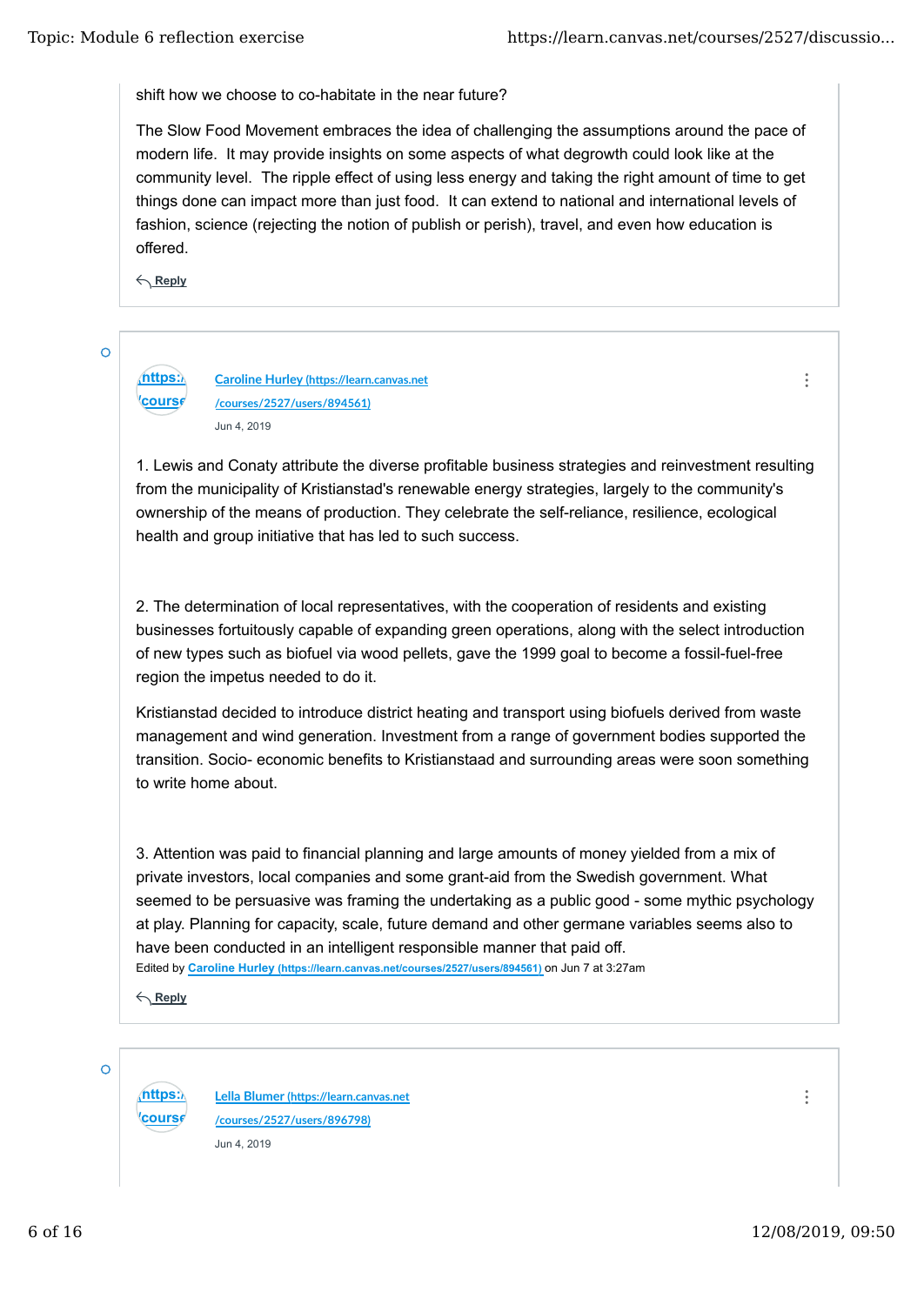Taking a contrarian approach, I'm selecting an initiative (the Hawaii example) that seems to display the opposite of what this question is looking for, because I think there is a lot to be learned from this example.

a. The key results or benefits were cost savings - but only for those who were first on the list to have solar panels installed.

b. This inequitable distribution of cost savings is directly related to the ownership model (on the surface, Hawaiian Electric Co. is a publicly-owned utility, but decision-making is not communitybased or collaborative).

c. The policies and supports needed to make the transition to renewable power seem to have been overlooked, leaving the utility scrambling to redesign its system while individuals compete for a place in line.

I'd suggest that the biggest loss from this scenario is the lost opportunity to engage individuals and communities in a meaningful process: awareness of energy consumption and its impact on resources and the climate, exploration of options to reduce consumption; exploration of alternative and renewable energy sources; discussion of priorities and goals, and planning for transition. In the absence of this kind of process, the focus in this particular example remains on cost savings for those lucky enough to be the first to participate. As the Hawaiian Electric Co. representative says in the first clip, there was no other state they could look to for direction when implementing this plan. An agency such as Common Energy Scotland might have made a difference - although that is an observation made solely on the basis of the information presented; maybe that kind of support exists in the US as well. The point I'm trying to make is that it seems initiatives which begin with a more profound exploration and understanding of the issues are more successful than those that are hastily implemented.

One additional observation: the title of the segment ("Utility vs Homeowners over Solar Power") adds unnecessary controversy to the issue. It's another example of distracting from a focused, informative discussion, and it's disappointing to see, because the media have a significant role to play in providing clear and relevant information; mainstream media have not, for the most part, embraced this responsibility.

**Reply**

 $\circ$ 

**(https://learn.canvas.net Julie MacArthur (h�ps://learn.canvas.net /courses /courses/2527/users/438170)** Jun 5, 2019

Lella,

I completely agree - searching for and understanding the range of cases is absolutely essential, rather than just 'best practices'. Also tokenistic policies are extremely problematic, as they can serve to put people off from reforms for many years to come due to bad experiences with hastily drawn up ones.

**Reply**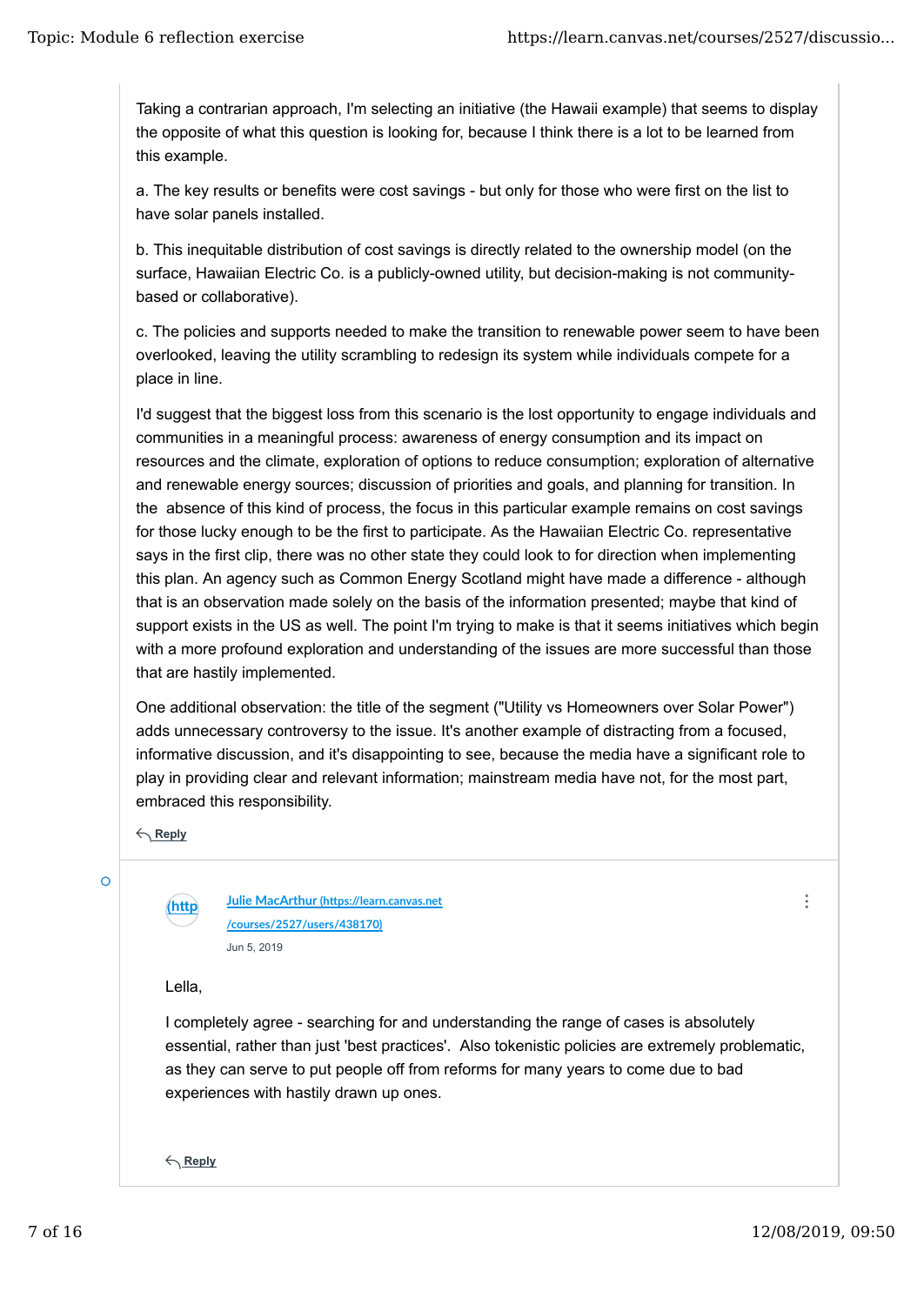

I chose to dive in a bit more to the Kauai Island Utility (KIU) and their use of the Tesla Powerpack and solar energy. This case study is interesting because Kauai consumes almost all its energy, during the day, through solar power but by night it was through fossil fuels. The cooperative, KIU, has an energy goal of 70% renewable energy by 2030. The state as a whole is targeting 100% renewable energy by 2045.

### **a) Key Results:**

KIUC was recognized by the Smart Electric Power Association as top utility in the nation for energy storage watts per customer – topping the next largest by nearly 8 times the storage capacity.

Surpassed its goal of 50 percent renewable energy generation four years ahead of schedule

### **b)Which of the specific benefits are related to the ownership model and why?**

"KIU has always been forward-thinking and progressive, and I think it's because we are memberowned"

I think that quote sums things up pretty well. Since they are a cooperative they are able to make choices from within the company and not have to answer to taxpayers. They are able to be more aggressive and take on bigger risks in their investments. "KIU is not encumbered by a focus on short-term quarterly profits"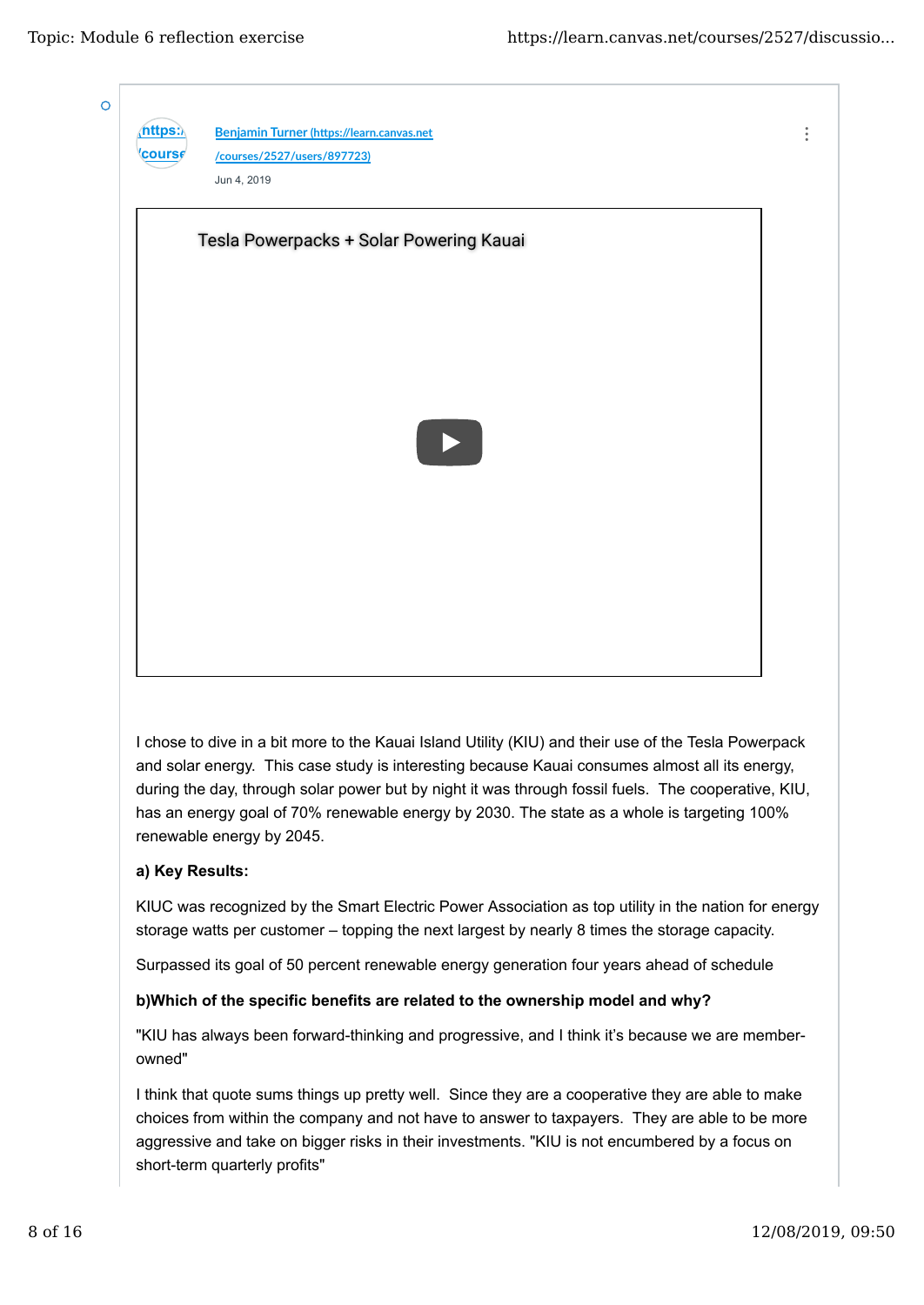# c) **Identify enabling policies and/or other supports that were important to achieving the results or benefits you identified? Briefly explain the role you think they played.**

I think this question is very related to the previous. Due to this not being a government-run entity, KIU can be progressive and bold in their moves. They can take the risks which allow the governing bodies to see whether or not it was successful. KIU is a bit of guinea pig. They are encouraged to do what they do because it allows the government to follow in stride knowing works and what doesn't. So I am sure their numerous policies and supports in place, but what is more important is the lack of hurdles and speedbumps. These kinds of progressive moves can easily be halted through government intervention, but its seems the Hawaiian government is making it easy since they recognize the benefit.

**Reply**

Ō

# **<u>Course</u>**

**(https://learn.canvas.net Rolando Ramirez (h�ps://learn.canvas.net /courses/2527/users/893132)** Jun 9, 2019

The case presented around the Scottish communities seems to have generated multilayer benefits and results. In addition to its reach, to renewable energy access to far remote islands and communities, and economic success, it has been able to revitalize the capacities, commitments, and abilities of its members, to be inclusive and strengthen democratic participation.

The collaboartion of local government and its citizen it is also remarkable. I n my view here the establishment of a well organized and active community is fundamental. A community that feels empowered, and that is supported by a solid institutional backing, public and private, has all the ingredients to be able to reach high degree of selfgoverment and selfmanaging. It is a start, in a long road in which system change may be visualize in the horizon.

Some of the specifics benefits relate, for example, to the use of the surplus energy being generated. The fact that the decision, on the usage of that surplus, is in the hands of the communities and local authorities, provide an enourmous sense of inclusiveness, but also direct benefits by generating financial resources that can be devoted, for example, to new infrastructure that the community may find in need. The fact that people see concrete results and resolutions of some of their developmental challenges, increases their commitment and interest in energy democratization. They have become owners of the model, but not only around energy, but also of the sustainability of the whole developmental model they have chosen.

A key converging support, in my view, was that the communities believed in themselves, that had visionary local goverments, and were able to muster the initial financial resources ( public/private) that helped plant the initial seeds for local energy ownerships platforms. More than anything this was a political decision, the technical aspects came later. Community resilience, and perseverence, were critical.

**Reply**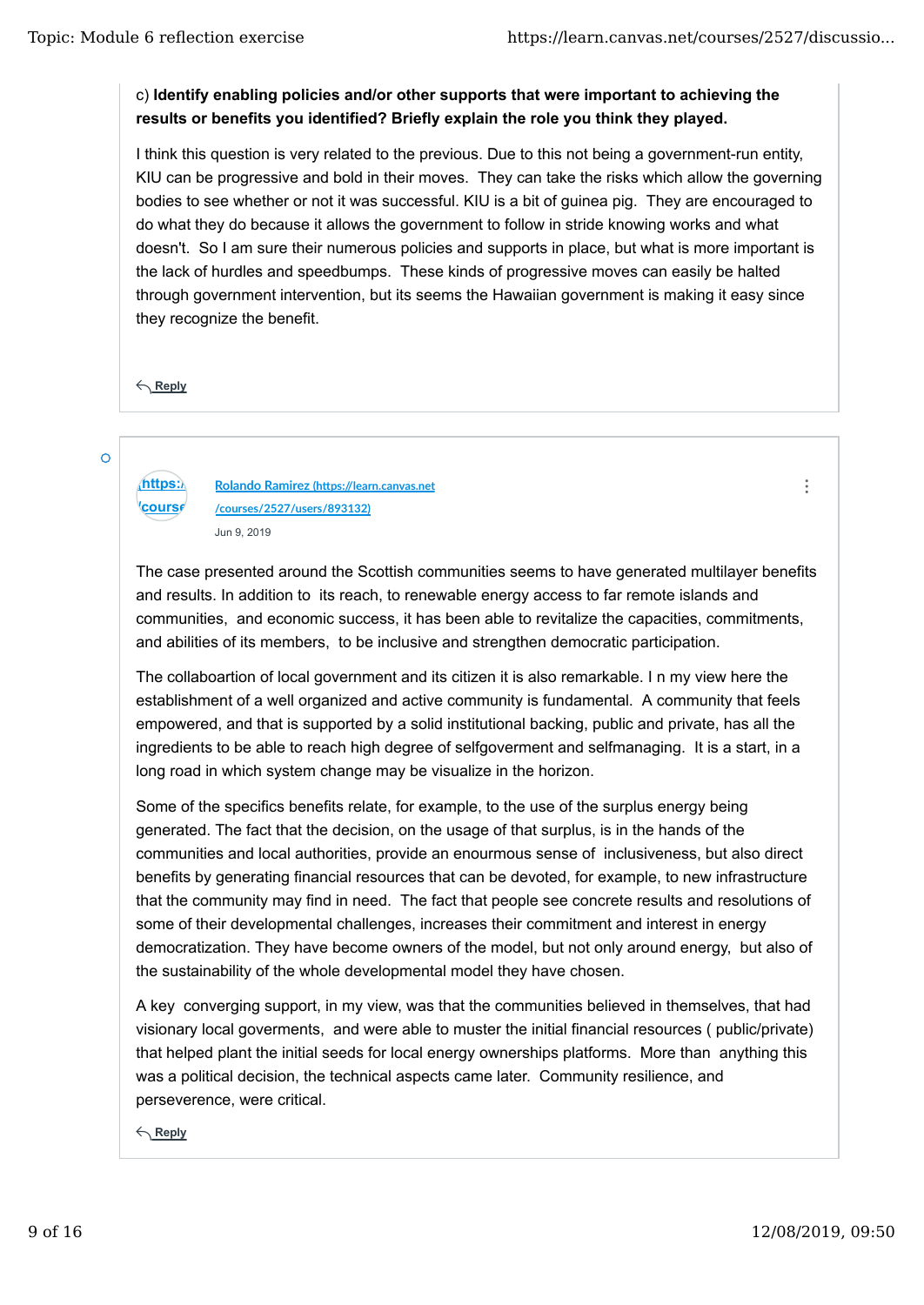**/course** 

 $\ddot{\cdot}$ 

 $\overline{O}$ 

**(https:) Barbara Denbeigh Hollingworth (h�ps://learn.canvas.net/courses /2527/users/901554)** Jun 14, 2019

I thought that this module was exciting and interesting. It demonstrated that cooperative energy production without fossil fuels is possible, the technology exists, and it is happening in many locales. I thought it was a hopeful module. However, after looking over the visual reflections and reading comments from fellow students, which were most insightful, I was led to reflect on the implications of so-called "sustainable" energy. The post from Keilleigh including the periodic table was a dramatic reminder that solar and wind energy, and electronics, include a cost in the precious metals that must be mined and are going to be depleted in the next few decades. She and others also emphasized that degrowth is a must if we are to survive. What some of the videos presented in the body of the module illustrated to me was that we are still focused on "ABUNDANCE." The fact that a community in Scotland found that 2 windmills would power their basic needs, but decided to erect 6, so that they could sell the extra back to the grid and make money to build, in their case, an indoor skateboard park for the youth of the community is admirable, but used 3 times the raw materials needed for the structures, which further depletes precious resources, which will run out that much faster. I agree that we must make degrowth a crucial factor in any alternate workable paradigm.

Secondly, speaking to the fact in Leila's visual reflection of the solar farm near Belmont, Ontario (that I pass on the 401 every time I drive to Montreal or Ottawa) which occupies 450 acres of agricultural land, caused me to reflect that 80% of the world's agricultural land goes to feed livestock, that is then eaten. It takes 16 pounds of grain to produce 1 pound of meat. If one averages out the grains needed to feed cattle, pigs, chickens, and turkeys, the ratio is 7 to 1. Degrowth will have to include a long look at our addiction to flesh eating. We have been aware of these ratios, plus concentrations of pesticides and other toxins as one moves up the food chain, since Lappe wrote DIET FOR A SMALL PLANET in the 1970's. The space taken up for solar farms pales when compared to the land taken up for crops to feed the billions (yes, billions) of animals who live lives of unrelenting misery in factory farms around the world (which farms require large amounts of energy just to run the mechanics.) Degrowth is crucial in order to find a sustainable option for a population of 7.7 billion people, and a meat-based diet is simply "unsustainable." It cannot include feeding the over 1 billion brothers and sisters who are living, not only in poverty, but at starvation levels of nutrition.

Those are some of my reflections. Very insightful module and very insightful reflections, visual and otherwise.

**Reply**

 $\overline{O}$ 

**(https://learn.canvas.net Mike Gismondi (h�ps://learn.canvas.net /courses /courses/2527/users/227458)** Jun 21, 2019

Thanks Barbara. On no more meat see my friend Troy Vettesse who I mentioned somewhere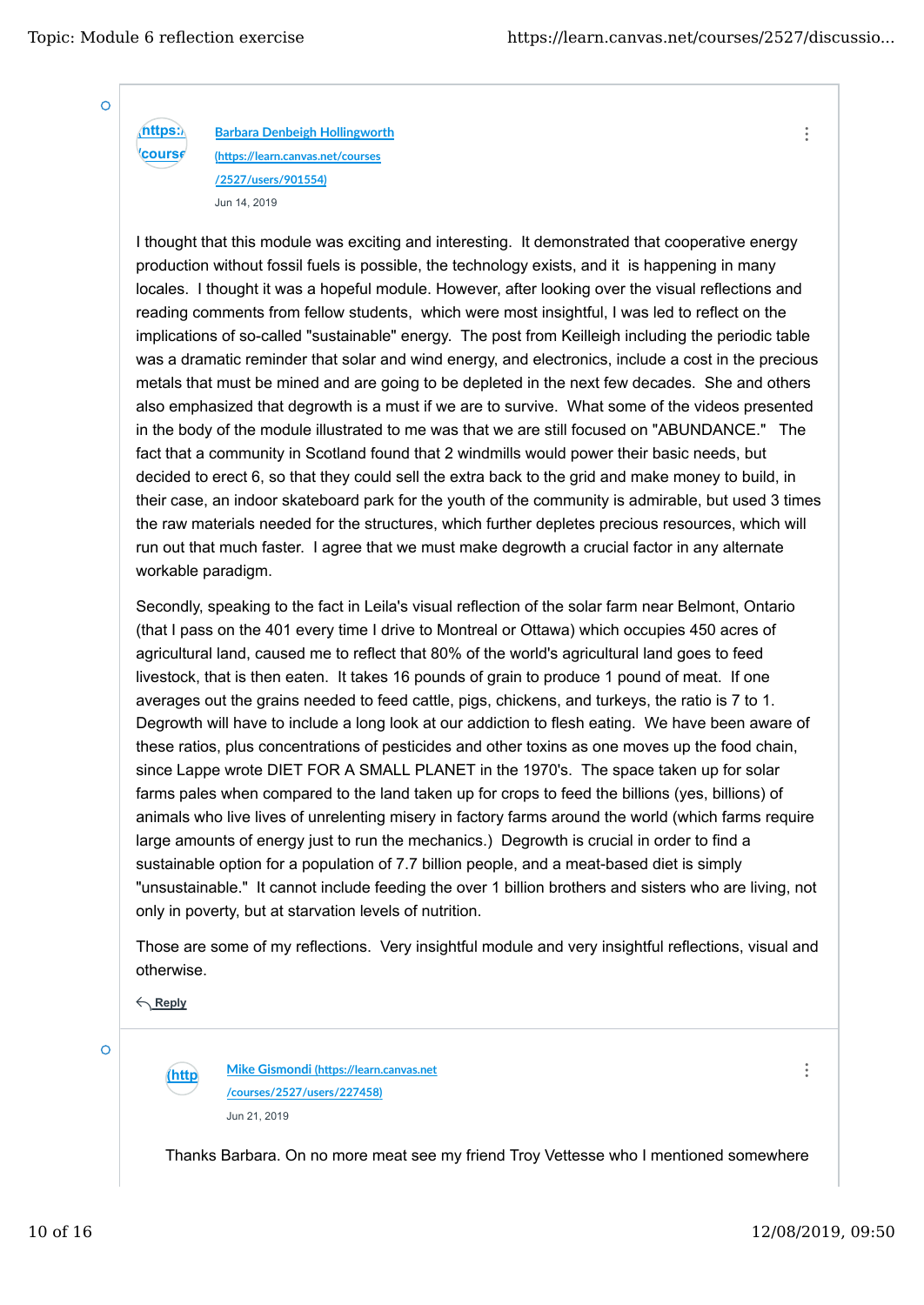else earlier..

**http://bostonreview.net/science-nature/troy-vettese-climate-gut-check (http://bostonreview.net/science-nature/troy-vettese-climate-gut-check)**

Im thinking about degrowth and phasing our fossil fuels and we have not discussed what happens to all the many workers , many with good union jobs, and their communities now dependent on the fossil fuel economy.

If we are not hard headed neoliberal transition thinkers, then we need to plan and build pathways of change for the millions of workers and their families who will be affected. We cannot simply say, oh yeah, your fired or layed off from oil and gas, and now go find a job in solar or wind or biomass etc..that we got built for green energy....its not there waiting for you..a just transition has to be planned..and fudned

The jobs will be dissimilar ( and need paid training), the sectors pay much less (change in income and living standard for some), and the jobs may not be in your town where people currently work. This is a recipe for resistance and a political backlash against degrowth and transition.

So we will need job pathways and state supports ( a transition tax), position guarantees, pension portability, incentives and subsidies, payouts for housing/real estate losses, and more help for community redevelopment for the towns and other places losing jobs, and money to do all this transitioning with.

Something else to think about. I see it here in Aberta as we transition off of coal, that labour can be our friends or can be an obstacle - often their leadership supports us...**The ILO publishes some good ideas on just transition. (https://www.ilo.org/wcmsp5/groups/public /---ed\_dialogue/---actrav/documents/publication/wcms\_647648.pdf)** ..of course all this is about workers in the north and their just needs, not indigenous communities, or southern countries...but these discusses and pathways are also needed..

**Reply**

 $\overline{O}$ 

**(https://learn.canvas.net Caroline Hurley (h�ps://learn.canvas.net /courses /courses/2527/users/894561)** Jul 12, 2019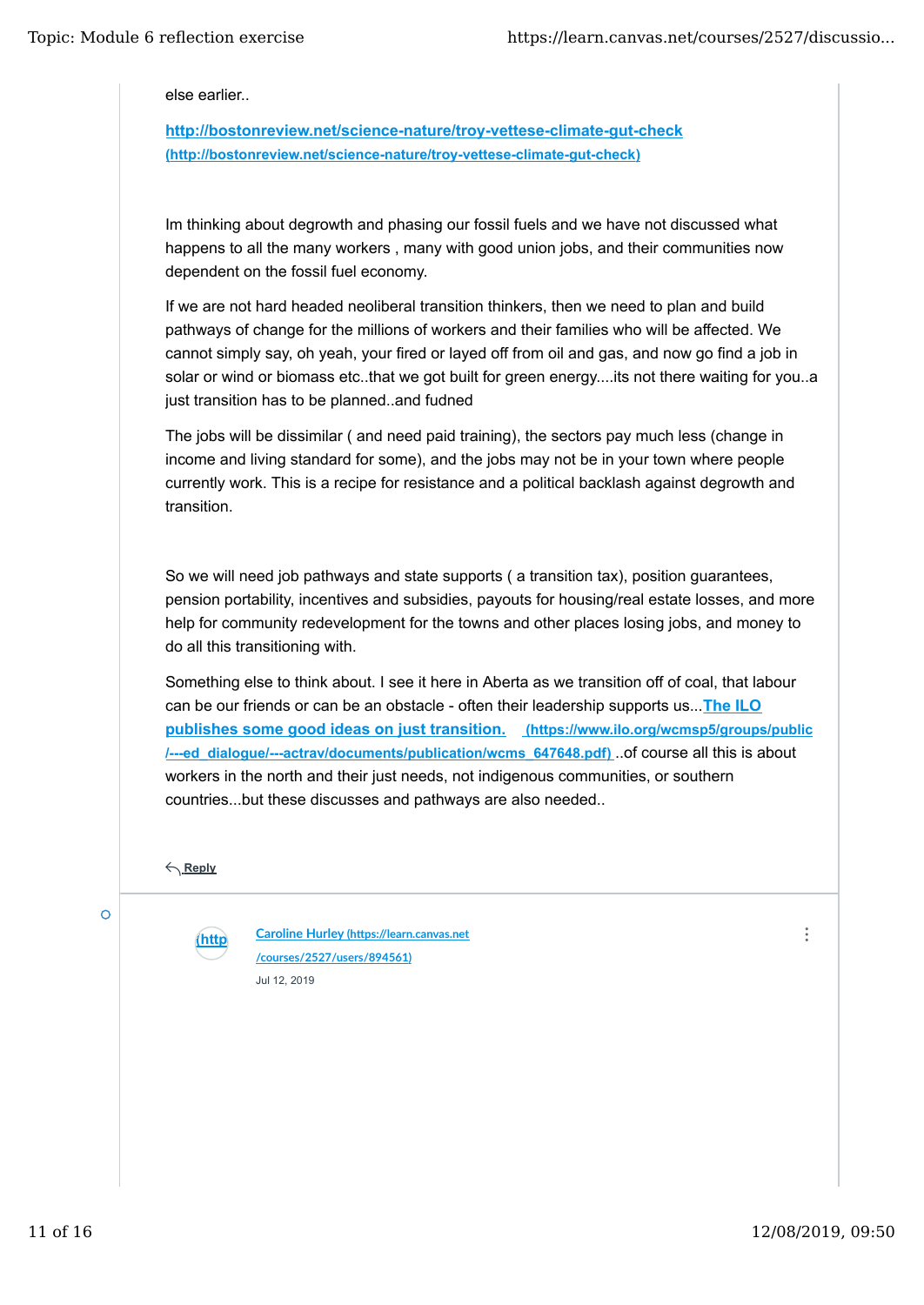$\ddot{\cdot}$ 

Besides shortages of elements to make solar and wind technology, here is a hair-raising story about a **reckless wind farm development (https://www.rte.ie/news/connacht /2019/0708/1060765-derrybrien-wind-farm/)** leaving serious damage in its wake and huge EU fines threatened for the lack of an environmental impact assessment.

Happier news is the opening of a factory to **recycle discarded paint (https://dublininquirer.com/2019/07/10/a-new-academy-aims-to-spread-the-circular-economy)**

**Reply**

.

 $\overline{O}$ 

# *<u>course</u>*

**(https://learn.canvas.net Sandra Wheeler (h�ps://learn.canvas.net /courses/2527/users/903359)** Jun 16, 2019

Kirklees Energy Services, KES (later YES Energy Solutions) is most impressive for the multiple benefits they produced by reducing carbon emissions from the building, energy, and transportation sectors. By retrofitting existing homes for energy efficiency through energy-efficient heating and insulation, weather proofing doors and windows, installing water heater insulation and water heaters that condense water vapor to conserve more hot water, they were first of all able to raise many households that had been paying more than 10% of income to keep warm from this "fuel poverty" and also to improve the health of many of the more vulnerable members of the community. Doing this also injected more green jobs into the community. Savings from insulation alone was \$16 million a year and 34,304 tons of carbon over their first three years. YES also decentralized the generation of renewable power, installed micro renewables, including air source heat pumps, solar photovoltaic and solar thermal for residences, businesses, and entire communities, providing more green jobs and saving half a tonne per year of carbon from a population of 500,000. Lastly they increased low-carbon transport by providing infrastructure for electric vehicles, encouraged the modal shift of cargo previously shipped by road onto rail or barge by providing connections among the alternatives.

The Kirklees Metropolitan Council originally set up KES as a separate legal entity and non-profit social enterprise, and my understanding is that nonprofits have no owners, but are governed by a board of directors or trustees, in this case probably appointed by the Council. The benefits were, however, related to the operation being local and having an astounding capacity to catalyze and synchronize local resources, leveraging \$4 for every \$1 of public investment; later as YES, 5:1. How they managed that, I'd love to know.

Since it was when the EU regime launched a program to improve energy efficiency through pilot local energy management agencies that Kirklees got onboard, we have to question when or if they would have created KES without this carrot. An additional stick may have been the Home Energy Conservation Act that established obligations for local community energy use; another the targets energy efficiency utilities had to meet. The year YES Energy Solutions launched YES Renewables was also the year the UK government instituted Feed-in Tariffs to pay property owners for renewable electricity they generate as well as to a fee for any electricity they export to the grid. All this indicates that Kirklees was not only aware of its obligations, but primed to take advantage of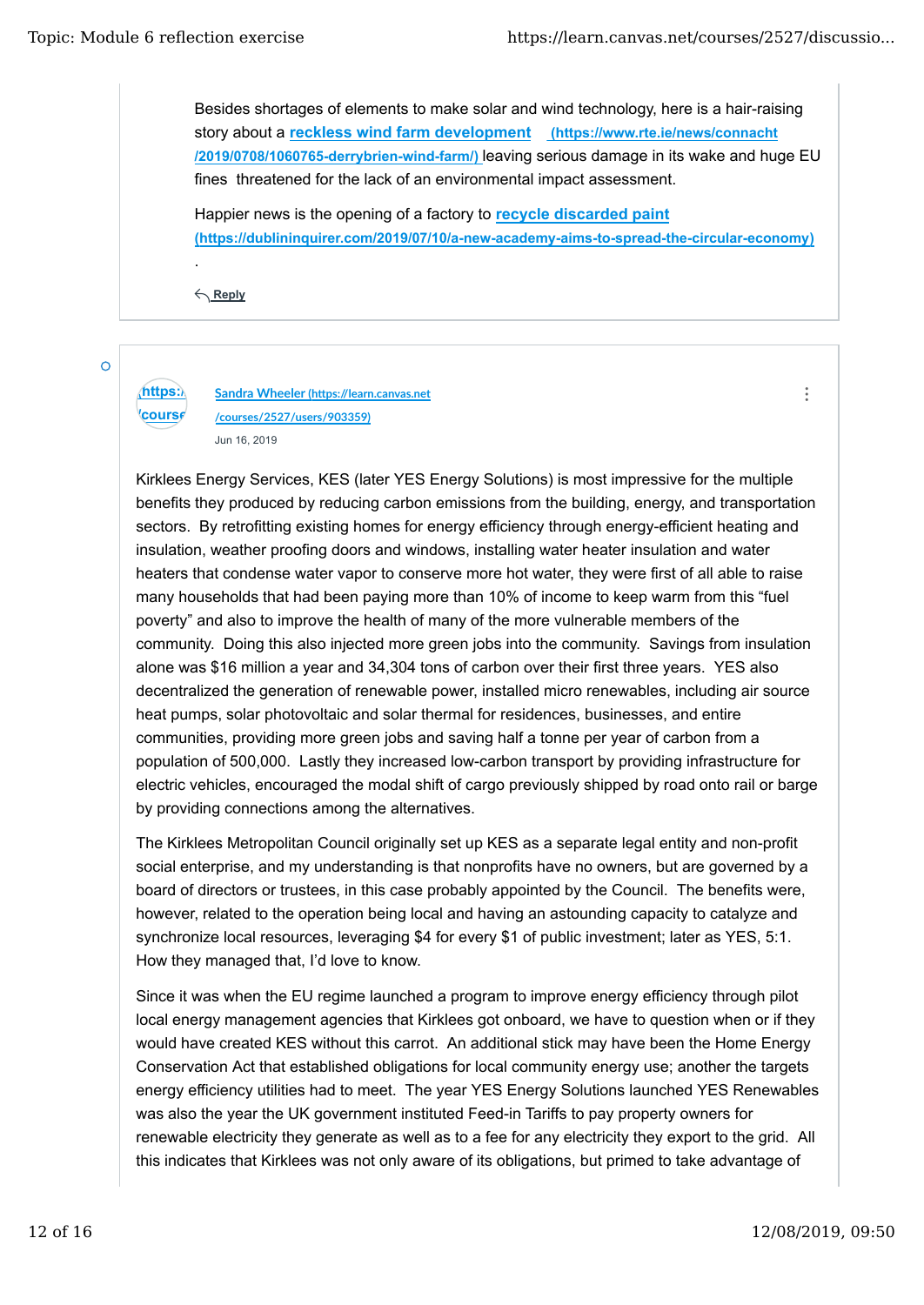$\ddot{\cdot}$ 

policies and supports as soon as they became available. In recognition of their success, YES itself became a provider under the UK Warm Zones program. As such, YES coordinates the delivery of information, advice, grants, and installation services to low income and vulnerable households in Yorkshire, spreading their benefits to a wider area by participating in yet another government program. I'm so jealous.

**Reply**

 $\overline{O}$ 

**/course** 

**(https://learn.canvas.net Lazaros Angelou (h�ps://learn.canvas.net /courses/2527/users/886724)** Jul 3, 2019

## Fossil - Fuel - Free Kristianstad

In 1999 the representatives of an amalgamation of a small city and 25 nearby towns and villages gathered to make a decision : to make Kristianstad the first fissil-fuel-free municipality in the Western world.

The municipality planed an investment programm of 54,7 million euros concerning : Biogas for transport, new boiler at the CHP plant in Kristianstad, Extension of district heating system, cycling, building infrastructure, and campaigning, biogas for transport (cars, buses, and heavy vehicles), conversion of private houses to renewable energy sources, climate information and mobility management, insulation of private houses, solar heating for private houses, conversion of municipal buildings from electric heating to biofuels etc.

The munucipality has converted 44 oil-fed boilers in schools and public buildings to burn pellets. This saves 3.000 tones of carbon yearly. In 1998 municipal buildings relied on fossil fuels for 48% and on biofuels for 27% of their heat. By 2002 those proportions had shifted to 9% and 78% respectively. A grant program gives housholds an incentive to convert from oil to pellets. Also 40 Gwh of electricity is produced by biogas, sufficient to supply over 4.000 homes.

The municipality is also working to increase the use of biogas as a vehicle fuel, with households, companies and municipal units as the target market. In addition to co-ordinating promotion and education, the municipality has offered a grant up to 50% of the extra cost to purchase biogas -fueled buses. As a result, 35 buses and 250 other municipal vehicles operate on biogas. Additional capacity for producing biogas vehicle fuel was installed in 2006, raising local production to 10.000 litres a day, annual production to 4 million litres, and has reduced carbon emissions by an additional 11.000 tons. A recent assessment report projects that by 2018, 800 buses will be fueled by biogas in the region. Combined district and small -scale heating and biogas for transport yield an annual direct carbon reduction of about 140.000 tons.

Apart from introducing biogas as a fuel, the municipality distributes information about car pooling and sharing and ecourages people to take a bus or bucicle to work. Wind power is playing an increasing role, currently producing about 65 Gwh of electricity per year. Solar, although not yet a major strategy, is currently producing 11 Mwh/yr by a pilot installation. Adding up the numbers yields an impressive 1.160 Gwh from renuable sources, enough to supply energy for 116.000 typical 3-bedroom homes, while the total population of the district is only 77.000. Thus, at the household and municipal level a lot of money has been saved by converting from oil to bioenergy or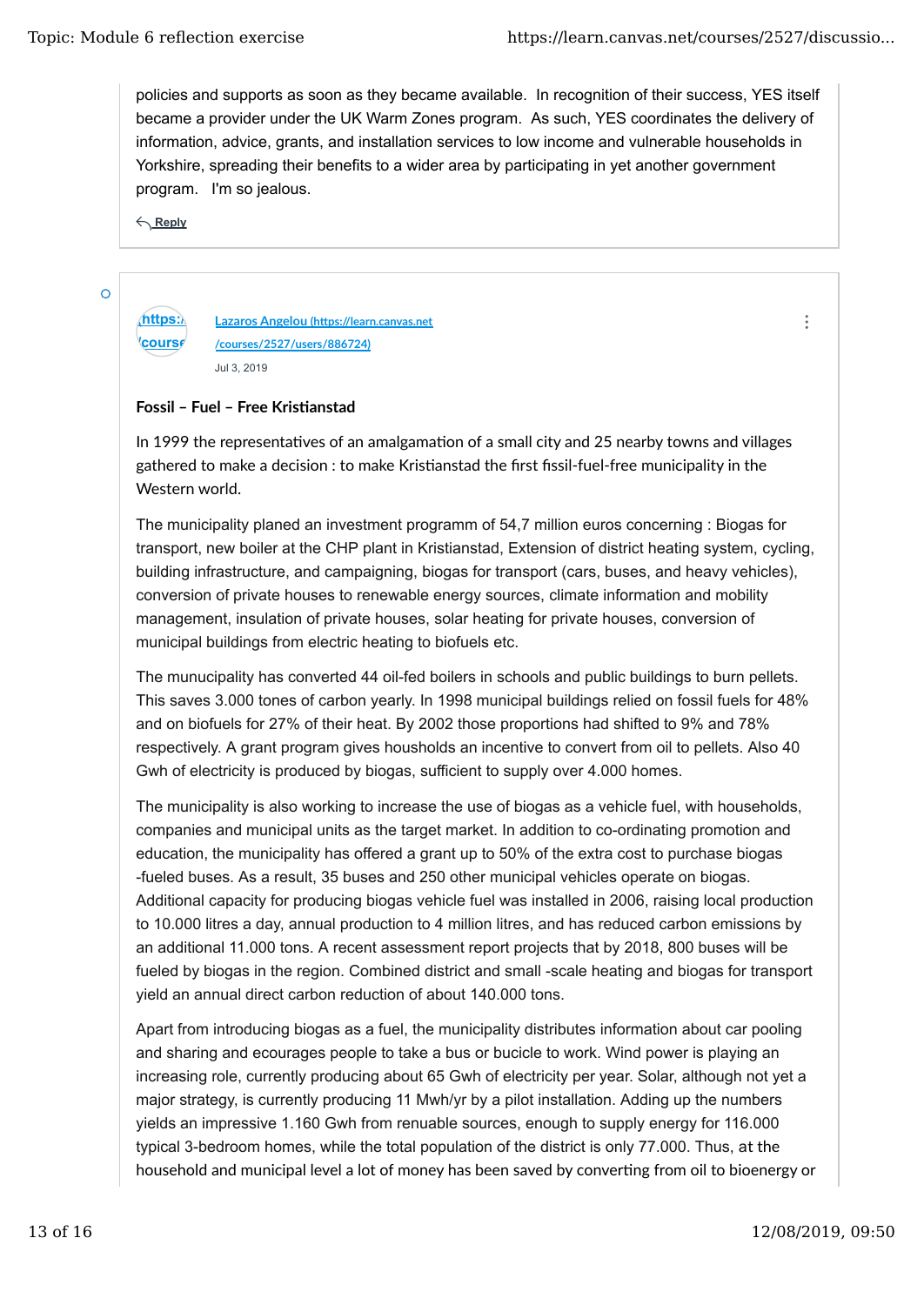to district heating or woodchip heating.

In Kristianstad, it is the municipality's ownership of the means of production which has been central to implementing systematic and profitable business strategies and to continuously reinvesting in the interests of citizens. The municipality is making money, reducing carbon, and radically increasing the resilience, the ecological health and the energy self-reliance of the region, following a policy by which :

->It jump-started and sustained investment of time, talent and resources

->It played key planning, co-ordinating, oversight and financing roles ->It Used its ownership of two low-carbon energy corporations very strategically : one focused on waste, the other working to develop renewable energy production. Their ownership enabled Kristianstad both to direct investment and to capture cashflow for continouous reinvestment in the renewable energy strategy ->It leveraged national and local programs and investment resources to create a blend of different kinds of money tailored to specific objectives

->it has built its strategies based on a comprehensive, long-term perspective

->it measures and reports on outcomes for carbon reduction, energy efficiency, energy production an cost savings

->a wide range of partnerships has been created and wielded to extend capacity and broaned participation.

The above policies followed by the municipality are accelerating the energy transition process at Kristianstad, having a positive impact at the whole economy of the district, replacing imported by locally produced products (oil by biogas). The positive impact is not only economic but social and environmental as well.

**Reply**

 $\circ$ 

**(https:** Sandeep Chakravartty *<u>course</u>* **(h�ps://learn.canvas.net/courses /2527/users/48821)** Jul 26, 2019

The Community Energy model is an important one for our area. Most successful in rural or remote locations, this allows our county to uncouple from the national grid.

Given an expectation of social collapse and government ineffectiveness, those areas with their own local grid will survive better, retain ownership over their own energy futures, and develop their own work force for maintenance of these systems.

A major obstacle here is the transmission lines --- owned by a large out of state investment company that is requiring huge contract buy-outs to allow renewable energy to meet demands in rural areas of Colorado, Wyoming, and New Mexico. These contract buy-outs are under review now, but the PRC in Colorado, and soon here in New Mexico. Getting rid of this relationship with Tri-State Transmission will lower energy costs immediately from 23 cents per unit to less than 9 cents, and then even lower to 4 cents within a subsequent year.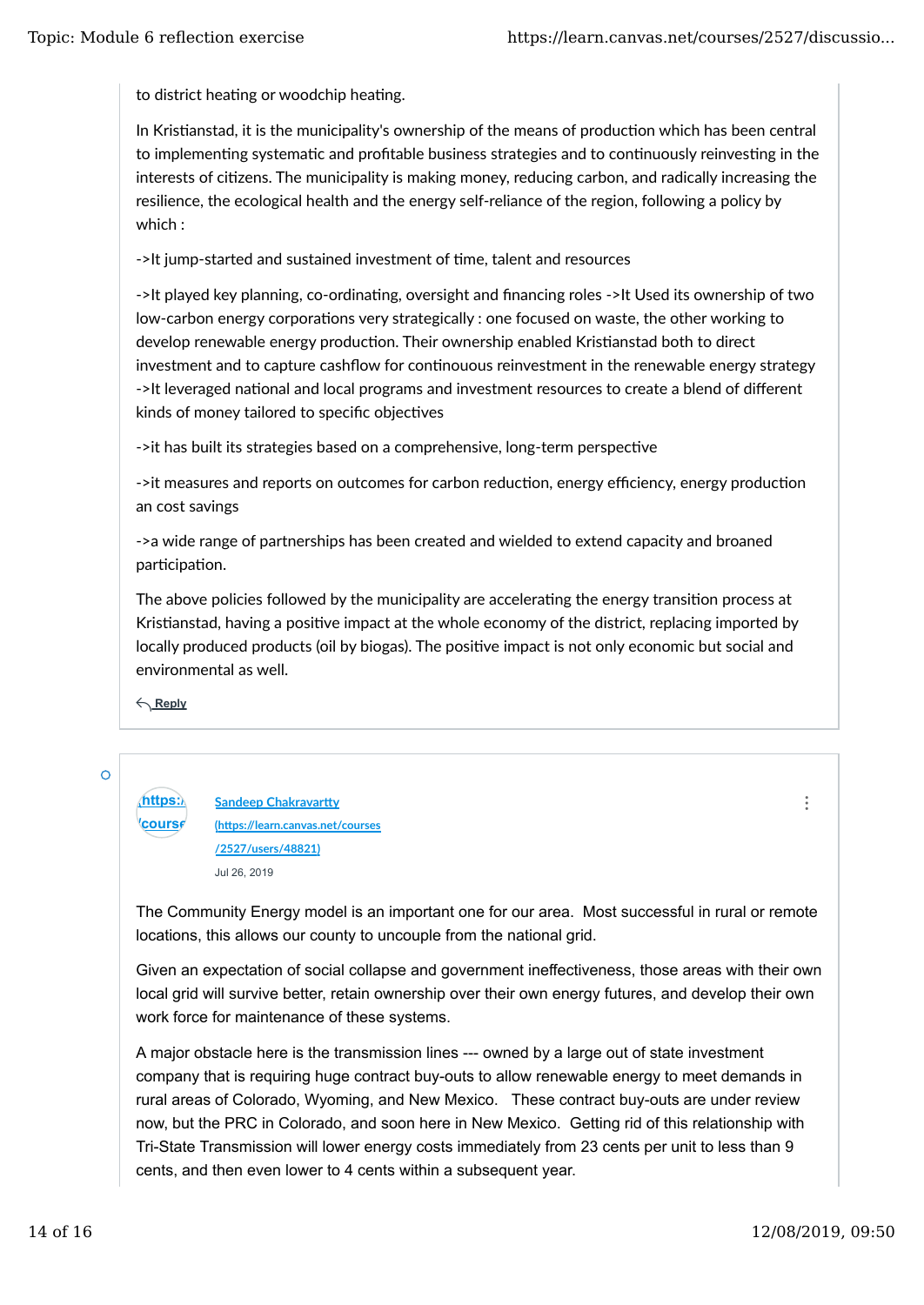$\ddot{\cdot}$ 

Breaking the old business model of capitalism to allow for people-owned co-ops, as designed in the 1930s in the US, requires removal of this barrier --- and will upgrade transmission slowly over time, if transmission becomes more localized rather than nationalized.

**Reply**

 $\overline{O}$ 

*<u>course</u>* 

**(https://learn.canvas.net Brendan Reimer (h�ps://learn.canvas.net /courses/2527/users/903250) Thursday** 

Considering the YES model, without restating the contents of the article itself, here are my observations.

Key results and benefits were detailed around GHG reductions, energy efficiency and cost reductions, local economic impact including jobs and revenues, and a reduction in energy poverty.

Specific benefits of the ownership model relate to localness, and the relationship to government. While the local government was instrumental as a catalyst, it chose to create the YES model as a social enterprise rather than lead action as government itself. While leading the action through government might create access to greater and additional levers of power (including financial and policy mechanisms), the choice to lead action through a non-profit creates a different kind of community ownership, community engagement, community accountability, and likely creates a buffer to ensure that profits don't disappear into government's general revenues (as is often the case with crown corporations) and enhances the likelihood that the mandate remains through a change in government. I would add that anywhere I've seen community ownership of models (energy, food, etc), I've also seen an incredible growth in local expertise on the model and the industry, as well as transformative growth in local leadership. This becomes a perpetual motion of change as local actors are empowered with knowledge and leadership, which leads to greater local democratic control and innovative, which creates more knowledge and leadership, which continues the cycle of building local resilience.

The full range of supports were in place, and demonstrate how this supportive ecosystem is required to generate success: policy and government leadership, partnerships and programs, strategy and plans, supportive infrastructure and services, incentives and financial aid, models to leverage a diverse range of investments, etc. As a credit union person, it was good to see local credit unions getting involved with financing as well.

As I reflect on my own province (Manitoba), whenever keys to successful development of renewable energy were highlighted in this segment, it reminded me of all the ways that ecosystem does not exist here. Yes, we are a major producer of hydro-electric energy, which is considered green energy. Yes, we have two wind farms built several years ago, but they are owned by international companies and local farmers only get user fees for land used. In talking to wind farm developers, I understand Manitoba is one of the best wind environments in North America because the wind is stead (not sporadic and gusty) and heavy (yes, cold air is heavier, and we are cold much of the year). But the province has not led the development of non-hydro energy development because there has not been the will, the policy, the targets, and therefore not the dedicated resources and incentives, and no interest in shifting the grid to incorporate new sources of energy.